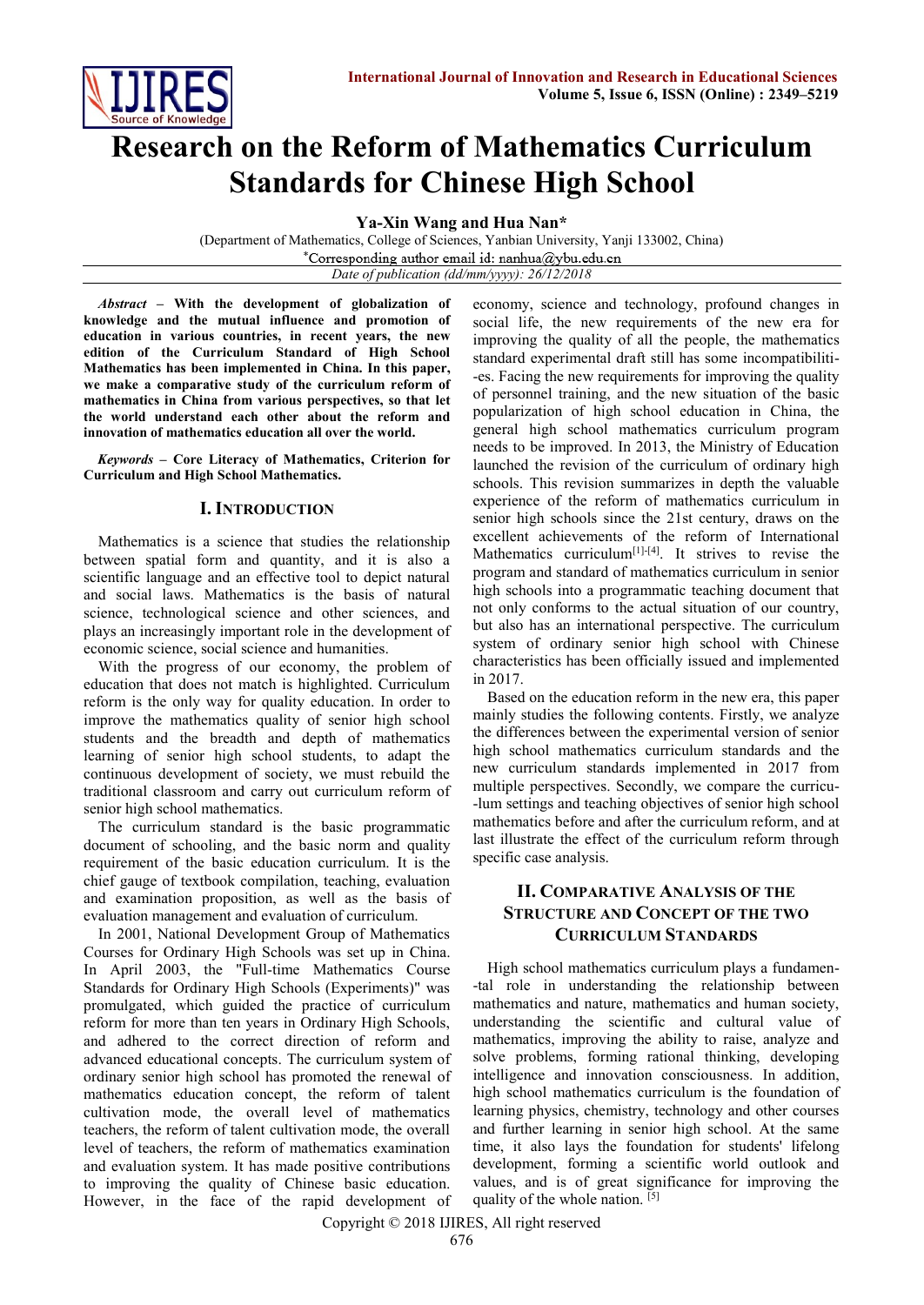

A. *Comparative analysis of Structure and properties* From the perspective of the structure of curriculum standards, the 2017 edition of mathematics curriculum standards for general senior high schools has added three important parts: core literacy of Mathematics (it includes Mathematical abstraction, logical reasoning, mathematical modeling, intuitive imagination, mathematical operations, data analysis), curriculum structure and academic quality. At the same time, curriculum standards have also given relevant cases around core competence and teaching evaluation to help senior high school mathematics teachers better implement in the process of teaching practice. This is in line with the world's advanced mathematical education concepts. [6,7]

From the perspective of curriculum nature, in the nature of the 2017 curriculum, the social and educational functions of mathematics curriculum are clearly defined. It is emphasized that mathematics curriculum in senior high schools is the main curriculum in general senior high schools after the compulsory education stage, which is basic, selective and development. Compulsory courses are designed for all students to build a common foundation, select compulsory courses, elective courses, fully consider the different growth needs of students, and provide a variety of courses for students to choose independently. High school mathematics courses create conditions for students' sustainable development and lifelong learning.

B. *Comparative analysis for the Curriculum Ideas of two Edition Curriculum Standard.* 

The core guiding principles of both two curriculum standards are: student development oriented. The new curriculum standard emphasizes teachers focusing on cultivating students' core competence rather than the development of students' ability, advocating independent thinking and learning, and collaborative learning mode. Moreover, in the process of education, new curriculum standard pay attention to process evaluation to promote mathematics core literacy level at different learning stages.

## **III. CONTRASTIVE ANALYSIS OF MATHEMATICS CURRICULUM AND TEACHING OBJECTIVES**

## A. *Contrastive analysis of New and Old Curriculum Objectives.*

First of all, Curriculum objectives have changed from "double base"(basic knowledge and basic skills of Mathematics) to "four base" (basic knowledge, basic skills, basic ideas and basic activity experience of mathematics) and "four energy" (ability to analyze and solve problems and ability to discover problems ability to ask questions). It is proposed that students should learn the basic knowledge, basic skills, basic ideas and basic activity experience necessary for their further study and future development through high school mathematics curriculum, and that they should be able to discover and raise problems, analyze and solve problems from a mathematical point of view.

Secondly, curriculum objectives have changed from im-

-proving mathematical ability to developing mathematical literacy. In the process of learning mathematics and applied mathematics, students can develop core qualities of mathematics such as mathematical abstraction, logical reasoning, mathematical modeling, intuitive imagination, mathematical operation, data analysis and so on. (Briefly arranged as Table 1).

| Table 1. Comparison of Course Objectives. |                                            |                                         |
|-------------------------------------------|--------------------------------------------|-----------------------------------------|
|                                           | New curriculum<br>objectives               | Old curriculum<br>objectives            |
| Main<br>difference 1                      | "Four bases"                               | "Double base"                           |
| Main<br>difference 2                      | To develop<br>mathematics core<br>Literacy | To improving<br>mathematical<br>ability |

## B. *Contrastive analysis of Senior High School Mathematics Curriculum Structure*

The curriculum structure has changed a lot. The curriculum in the past has been optimized, some teaching contents have been deleted, and the opportunities for students to choose independently have been increased. It is no longer confined to arts and sciences.  $[8, 9]$  Giving students the right to choose courses they are interested in, students can get a better all-round development.

Compared with the old version, the following courses were deleted in the curriculum standard of the 2017 edition: Preliminary Algorithms in Compulsory 3, Most of the contents of solving triangles and inequalities in Compulsory 5 were deleted, Reasoning and Proof in Elective 2-2, Elective Geometric Proof in Elective 4-1, Coordinate System and Parameter Equation in Elective 4- 4, and Elective Amendment 4-5, "Selection of Inequaliti- -es".

The new addition of full-scale quantifier and existential quantifier, binary inequality and linear programming, the nature of the function into the triangular function to understand the periodicity of the function, increased the function model, "triangular representation of complex numbers", knowledge point statistical chart added "combi- -ng the statistical chart learned in compulsory education stage", mathematics. Inquiry, mathematical modeling and mathematical culture are important contents throughout the high school mathematics curriculum. [10]These contents are not set separately, but permeate each module or topic. Addition of "mathematical induction method", sequence limit, function limit of a small amount of content.

## **IV. TEACHING CASE**

CLASS 'Viewing Quadratic Equation with One Variable from Functional Perspective'

[*Teaching Objectives*] In the old version of the curriculum standard, it is required to sum up the relationship between the number of intersections of quadratic functions and x-axis and the number of roots for a quadratic equation with one variable, meanwhile to know when the equation has two different real roots, two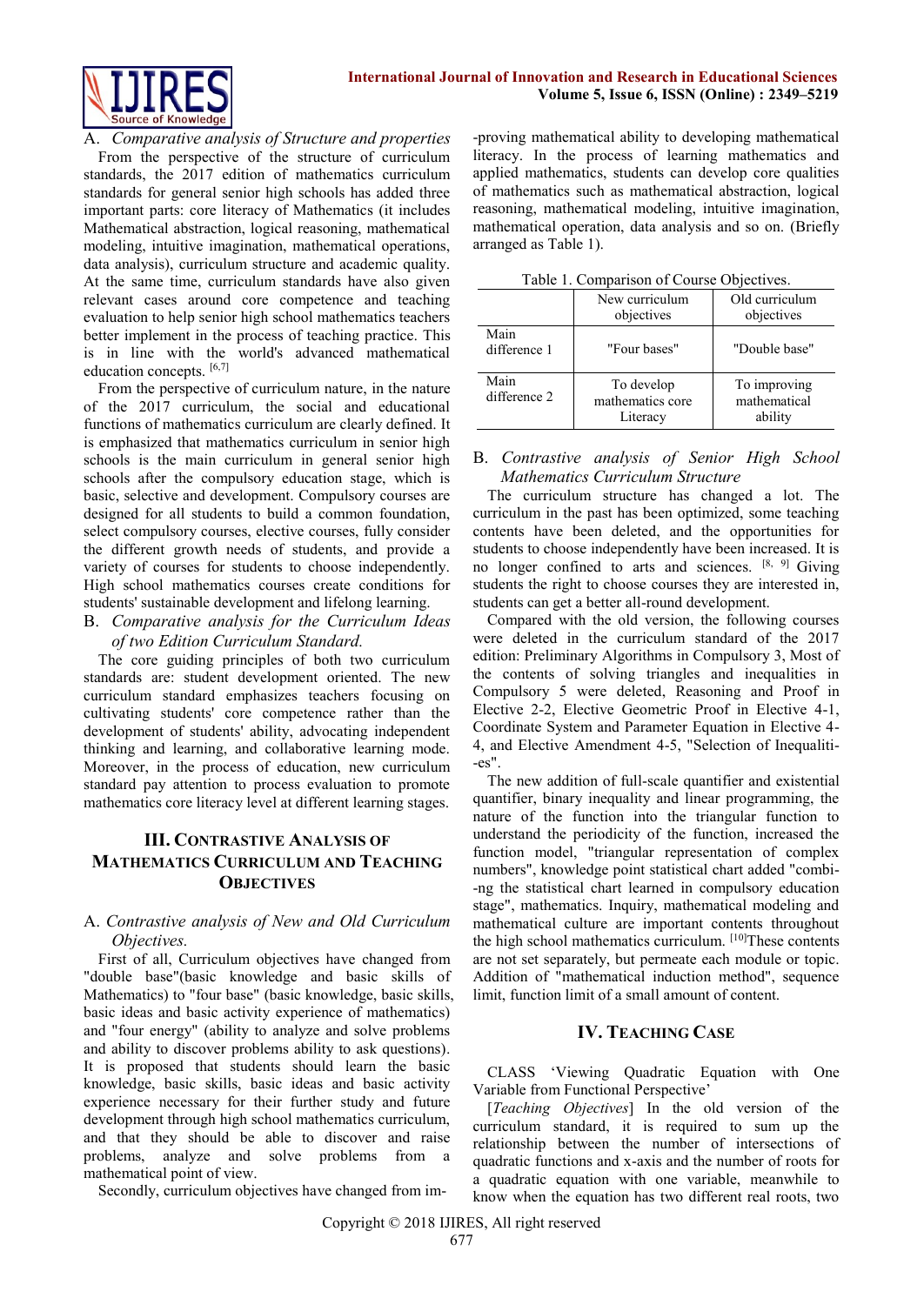

equal real roots and no real roots. Also it is required to use the graph to find the approximate solution of a quadratic function with one variable. Procedures and methods: We need to go through the process of exploring the relationship between quadratic function and quadratic equation of one variable, and understand the relationship between equation and function. In the aspect of emotional attitude and values, we can experience the idea of combination of numbers and figures by observing and discussing the roots of the unitary quadratic equation.

The teaching objectives in the new edition emphasize that (1) we can understand equations and inequalities from the point of view of functions, understand the importance of functions and the relevance between mathematical knowledge, and grasp the nature of equality and inequality. (2) In this section, the core qualities of mathematical abstraction, logical reasoning, mathematical operation and mathematical modeling are gradually improved. Learn to observe the world with mathematical eyes, analyze the world with mathematical thinking, and express the world with mathematical language. (3) Enhance students' interest in learning mathematics, enhance their self-confidence in learning mathematics well, develop good habits of learning mathematics, establish a scientific spirit of daring to question, good at thinking, rigorous and realistic, and recognize the scientific value, application value and cultural value of mathematics.

[*Key and Difficulty*] In the old version of the curriculum standard, (1) Emphasis: grasp the relationship between the equation and the function, and use the graph of quadratic function to find the approximate solution of quadratic equation of one variable. (2) Difficulties: the relationship between the number of intersections and the number of roots of quadratic equation with one variable.

In the new edition of the curriculum standard (1) the key point is to find out the relationship between zeros of functions and roots of equations by judging the roots of one-variable quadratic equations with images. (2) Difficulties: the transformation of the quadratic equation of one variable and the quadratic inequality of one variable.

[*Instructional Design*] In the past, this lesson followed the pattern of "problem situation-building model". By discussing "rectangular area problem", the students realized that some problems in daily life can be solved by equation, some problems in life can be solved by equation, and the equation comes from practical problems. Guiding students to analyze the meaning of the problem, find out the equal relationship and equation, enrich students' feelings from the problem to the unitary quadratic equation, and experience the model idea of the equation. The concepts of quadratic equation of one variable are summarized.

After the new edition of the curriculum standard, this lesson combines the image of the quadratic function of one variable to judge the existence and number of the roots of the quadratic equation of one variable, and to understand the relationship between the zeros of the function and the roots of the equation. From discussing the specific change of quadratic function of one variable (coefficient determination) as a situation, the students are guided to

discover the relationship between quadratic function of one variable and quadratic equation of one variable, and the concept of quadratic inequality of one variable is introduced. Then the students are further guided to explore quadratic function of one variable (coefficient unknown) and quadratic equation of one variable and quadratic equation of one variable. The relationship between inequa- -lities is summarized, and the procedure of solving inequalities by quadratic functions of one variable is summarized. The teaching of this concept course breaks away the cumbersome training mode, enables students to experience the process of problem situation and mathema- -tical model, strengthens the thought of equation model, obtains more methods and experience of solving problems, and enables students to better understand the value of mathematics.

[*Analysis*] In the example of the unitary quadratic equation, we can see that although the old curriculum standards in the teaching objectives, the three-dimensional objectives of students are very clear and comprehensive, but there are also levels of knowledge inculcation, and the content of learning is also limited. In the new version of the curriculum standard, the unitary quadratic equation and the unitary quadratic inequality are linked and compared. In teaching, students are encouraged to explore independently and cooperate in research. According to the orientation and educational value of the content, we should pay attention to the cultivation of the core quality of mathematics. Students should gradually develop the learning habits of logical reasoning, independent thinking and cooperative communication by means of intuition, so as to guide students to understand the characteristics of mathematics curriculum in senior high school and adapt to the learning in senior high school. This section helps students to understand one-dimensional first-order equation and one-dimensional first-order inequality with one-dimensional first-order function, and one-dimensional quadratic equation and one-dimensional quadratic inequa- -lity with one-dimensional quadratic function. By sorting out the relevant contents of junior high school mathematics, understanding the relationship between functions, equations and inequalities, understanding the integrity of mathematics, improve mathematical operation literacy. Through the study of mathematics curriculum in senior high school, students can improve their interest in learning mathematics, enhance their self-confidence in learning mathematics well, form good habit of learning mathematics, develop their ability of self-learning, establish the scientific spirit of daring to question, being good at thinking and being rigorous and realistic, constantly improve their practical ability and enhance their awareness of innovation, understand the scientific value, application value, cultural value and aesthetic value of science. Guiding students to discover and understand that mathematics is an integrated whole, and the content of learning is intrinsically linked. Through training students' overall outlook and comprehensive thinking, mathematics literacy has been greatly improved.